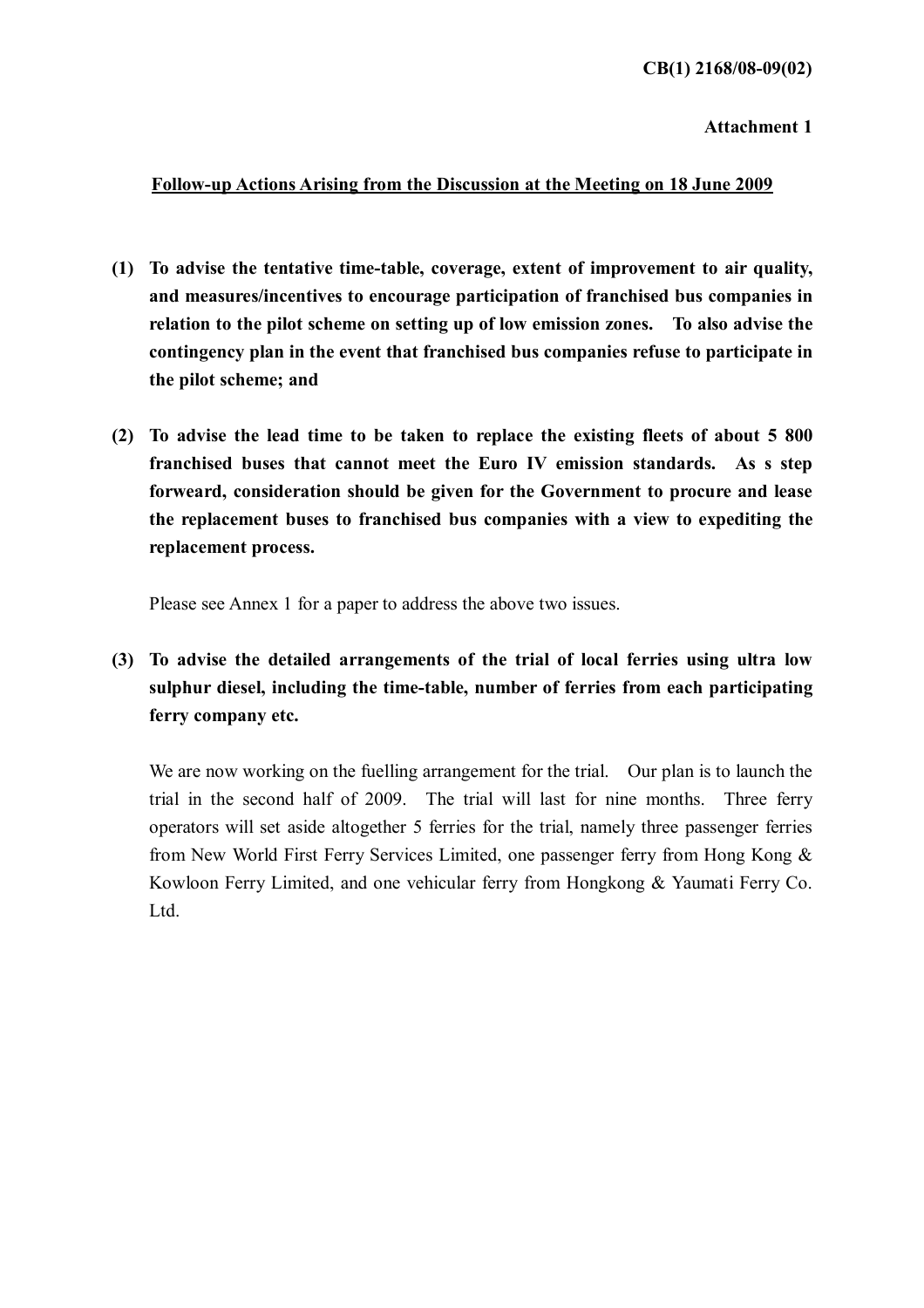# LEGISLATIVE COUNCIL PANEL ON ENVIRONMENTAL AFFAIRS SUBCOMMITTEE ON IMPROVING AIR QUALITY

### Pilot Low Emission Zones and Replacement of Old Franchised Buses

### Purpose

 In response to Members' request at the meeting on 18 June 2009, this paper provides further information on the proposal of setting up pilot low emission zones (LEZ), which target at franchised buses, and the replacement of old franchised buses.

#### Proposed Pilot Low Emission Zones

2. The practicability and timing for implementing a pilot LEZ scheme hinges crucially on the availability of sufficient buses compliant with the proposed minimum emission standard for franchised buses to enter the LEZs. At the moment, over 80% of the franchised buses serving the three major bus corridors, which cut across Causeway Bay, Central and Mongkok, are already of Euro II standard or above. To further improve the roadside air quality at these major bus corridors, we need to set the emission standard at level higher than Euro II such as Euro III or above levels. In the franchised bus fleet, there are about 1300 Euro III or above buses - about 1200 Euro III, about 50 Euro IV and 1 Euro V buses. The number is far less than the 2600 plus buses now plying through the three major bus corridors. Among the Euro III or above franchised buses, only about 110 are in the CityBus/New World First Bus Ltd. (CTB/NWFB) fleet. These Euro III or above buses are less than a fifth of the total number of CTB/NWFB buses now running through the bus corridor in Causeway Bay. A large number of additional cleaner buses would thus be needed for setting up at busy corridors pilot LEZs that will bring substantial improvement to roadside air quality.

3 In our study of setting up a pilot LEZ scheme, we need to take account of the above composition of the current franchised bus fleet, the number of cleaner buses required for launching the scheme and the replacement plans of franchised bus operators in coming years. On the basis of the study findings, we aim to assess the implications of establishing pilot LEZs targeting at franchised buses under different scenario, with a view to drawing up recommendations as to whether the idea would be feasible and if so how the pilot LEZs